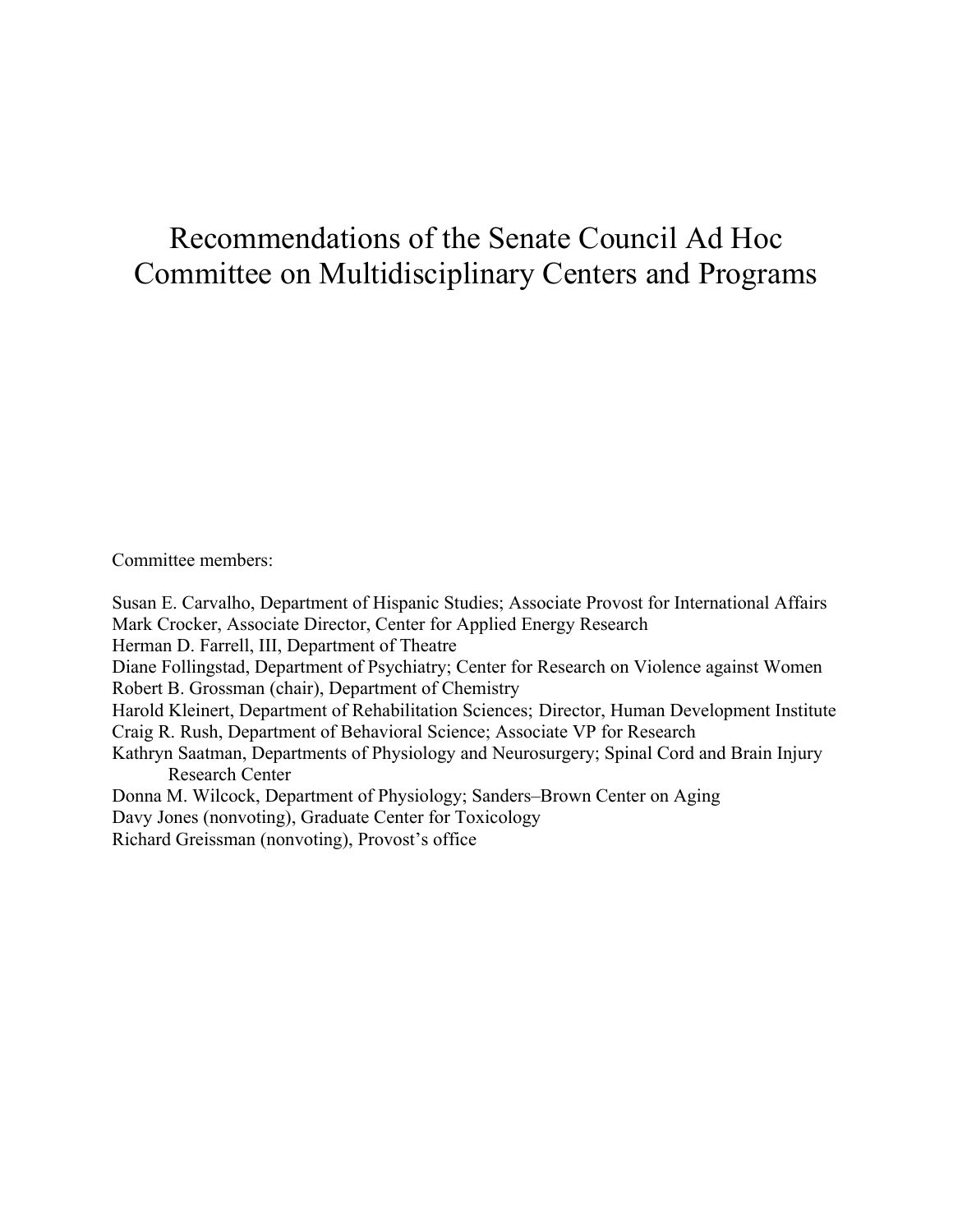#### **Outline of changes and their rationale**

We surveyed the directors of multidisciplinary research centers, graduate centers, and interdisciplinary instructional programs to identify some of the problems in our current regulations governing these educational units.

What doesn't need to be fixed:

- 1. Many of the most intellectually exciting areas of interest require an interdisciplinary approach.
- 2. UK is a great place to do interdisciplinary education research, instruction, and service.
- 3. Most directors were satisfied with their current arrangements, but many wanted a little more flexibility so they could pursue a wider variety of educational activities.

Problems identified in the current regulations:

- 1. Rigid distinctions in the current regulations between multidisciplinary research centers (MDRCs), graduate centers, and interdisciplinary instructional programs (IIPs) belie the fact that the major educational functions of each of these kinds of educational units are strongly related. For example, research almost always involves instruction in the form of supervision of graduate theses and dissertations, and undergraduate instruction at a major research university should involve exposure to cutting-edge research. The rigid distinctions also lead to administrative duplication in the form of separate instructional programs and research centers with the same area of interest and significant overlap of faculty (and sometimes even the same director).
- 2. At UK, the faculty are charged with the responsibility of setting educational policy, yet the current regulations do not clearly define which faculty are responsible for setting educational policies within IIPs.
- 3. Faculty of any kind are not currently permitted to have their *primary* appointments in MDRCs. Directors of MDRCs who wish to hire research faculty must ask departments to grant primary appointments. A research faculty member is likely to spend the vast majority of his or her time in the MDRC, but, when it comes time for evaluation and promotion, the faculty of the primary appointment department must undertake these tasks, even though they may be unfamiliar with the faculty member's work.

Proposed change to the current definition of "educational unit":

1. Retain the current criterion that tenured and tenure-eligible faculty have DOE assigned to the unit in the areas of research, instruction, and service that sums up to at least one fulltime person, but add an alternative criterion that there be at least four tenured and tenureeligible faculty with secondary appointments in the unit.

Proposed changes to the current regulations on MDRCs:

- 1. The core faculty who are responsible for setting the educational policies of MDRCs are those faculty who have assigned DOE in the unit *and* those faculty with secondary appointments in the unit.
- 2. Allow MDRCs to offer graduate and undergraduate courses and certificate programs. (The current regulations do not actually prohibit MDRCs from offering courses or certificate programs, although there currently appears to be only one certificate program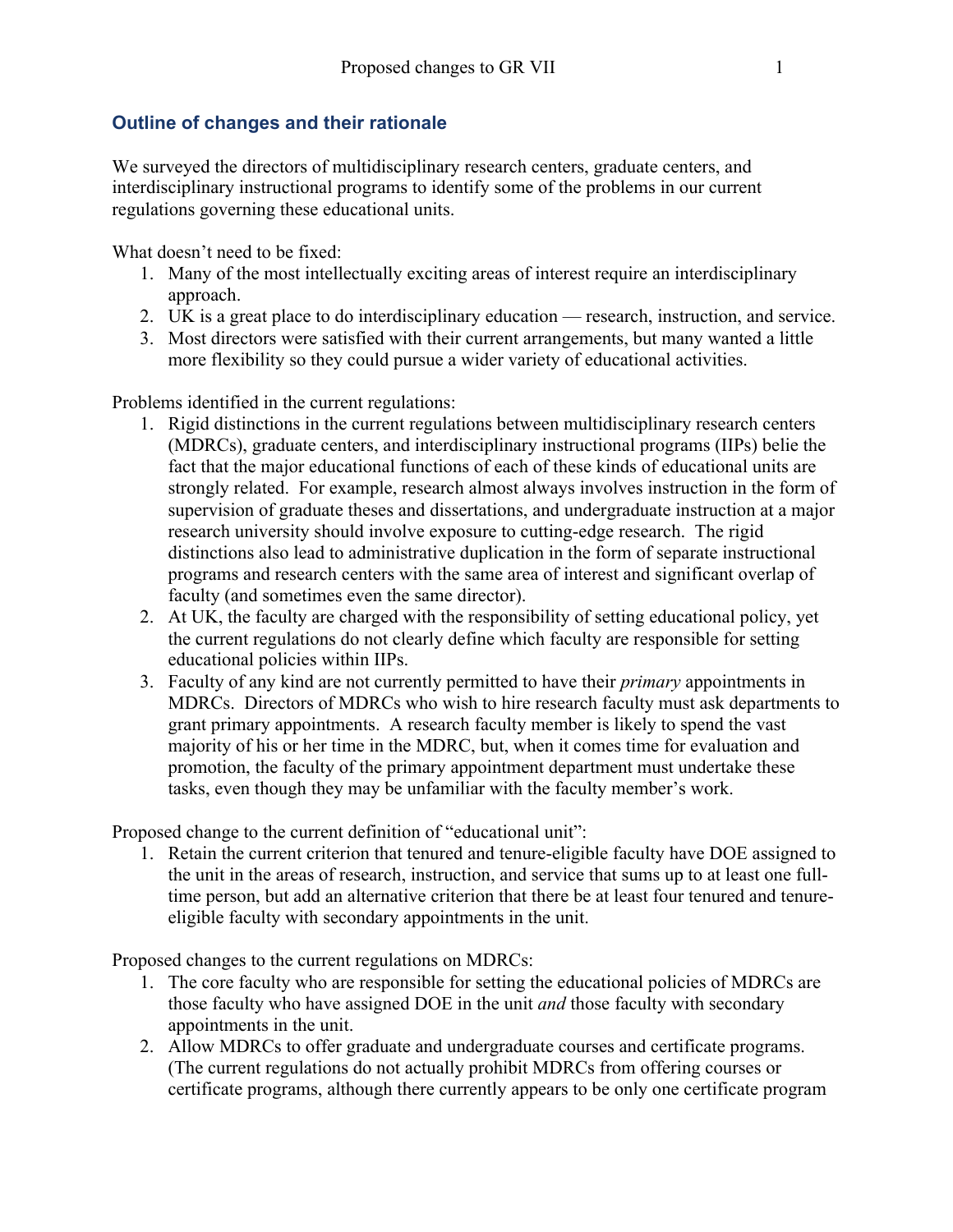housed in an MDRC.) The director and the MDRC core faculty together define the faculty responsible for instructional policy. If an MDRC chooses to offer courses or certificate programs, the director is responsible to the Dean of the Graduate School or the Associate Provost for Undergraduate Education for these activities.

- 3. Allow primary appointments of tenure-ineligible faculty in MDRCs if the director of the MDRC is a tenured faculty member, and, equally importantly, require that the Vice-President for Research report to the Provost on matters regarding educational policies and faculty promotion. These conditions preserve the principles that faculty evaluate faculty and that the Provost, as the chief academic officer of the University, oversees the evaluation and promotion of faculty. Essentially, for purposes of faculty promotion, the VPR will act as a dean of MDRCs. The VPR can report directly to the President on other matters.
- 4. Require the approval of MDRC directors when a faculty member's DOE in that unit changes. This requirement offers greater stability to the MDRCs, which is especially important if it offers certificate programs.

Proposed changes to the current regulations on IIPs:

- 1. Define the core faculty who are responsible for setting the educational policies of IIPs as those faculty who have shared the instructional duties of the program in the past three years. (Exception: those IIPs whose faculty are otherwise defined in the University Senate Rules, i.e., the Honors Program.)
- 2. Require the approval of IIP directors when a faculty member's DOE in that unit changes. This requirement offers greater stability to the IIPs.

Proposed change to the current regulations on graduate centers:

1. Allow graduate centers to offer undergraduate courses and certificate programs. This change will cause there to be no fundamental distinction between graduate centers and departments. However, there appears to be no good educational or pedagogical reason to prohibit faculty in a graduate center from offering undergraduate instruction. If this change is adopted, then, in the future, graduate centers will differ from departments in emphasis (and perhaps by virtue of reporting to the dean of the Graduate School) rather than in any fundamental way. UK already has types of educational units (departments and schools) that differ in ways that no one can articulate.

Proposed changes outside of the regulations:

- 1. Ask all current interdisciplinary degree and certificate programs that are not housed in departments to define their core faculty, and ask the Board of Trustees to approve the establishment of IIPs to contain these programs.
- 2. Standardize the reporting of DOEs so that the faculty who have DOEs in particular MDRCs or IIPs are easily identified.

What we have not changed:

- 1. That the director of an MDRC need not be tenured or tenure-eligible.
- 2. That an MDRC may report to either the Provost, the VPR, or an appropriate dean.
- 3. The required range of activities or reporting relationship of any current MDRC or IIP.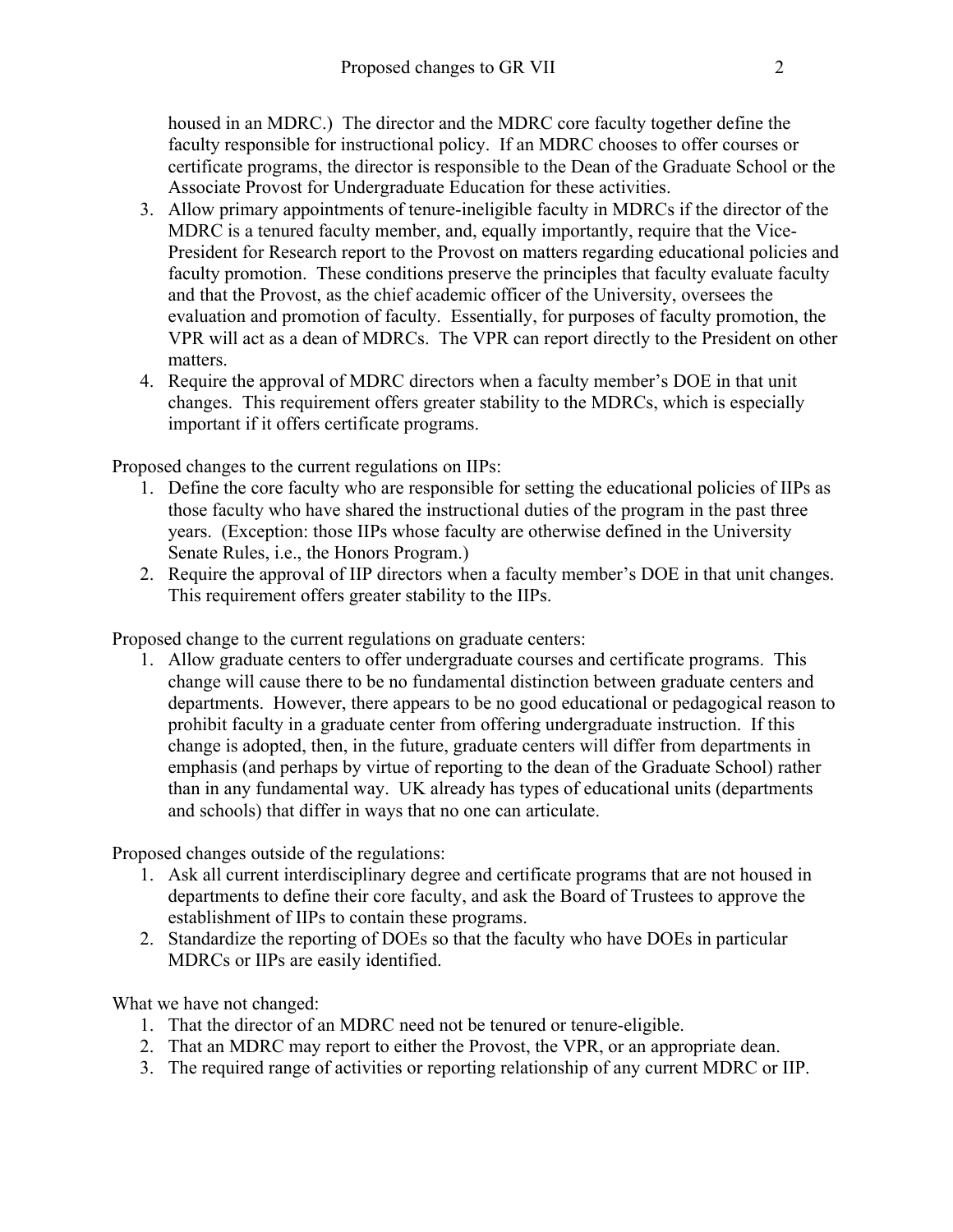What we have not done:

- 1. Defined how "centers" and "institutes" differ.
- 2. Proposed methods for dissolving MDRCs or IIPs that have outlived their relevance.
- 3. Identified which centers at UK rise to the definition of "educational unit," and which fail to do so, and hence are "administrative units."

Additional recommendation:

1. Reexamine the policy under which research faculty may not be paid with state funds. If research faculty are going to be involved in classroom instruction, their salaries cannot come solely from grants. Our committee did not discuss this issue extensively, so we have no recommendation on this matter.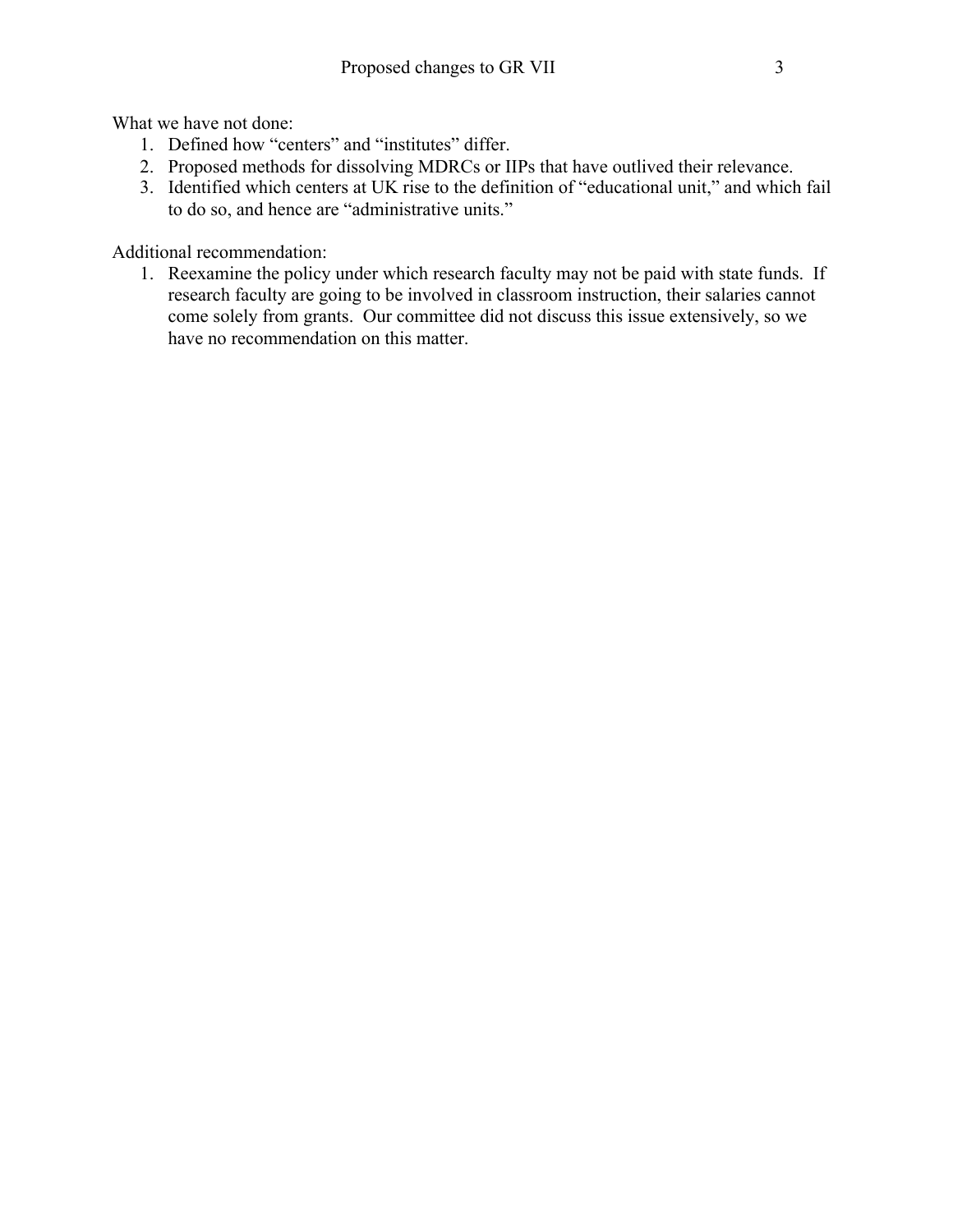#### **Proposed Governing Regulation, Part VII**

### Introduction

For the purpose of administering the various programs of the University, educational and administrative units shall be established within the University. All units of the University shall only be established, altered, or abolished by the Board of Trustees. For matters relating to the organization of the University as it affects academic policies, the Board relies upon the advice of the University Senate and the President. It relies upon the advice of the President concerning administrative organization and powers and responsibilities of the officers of the University.

An existing or proposed unit is an educational unit if its primary mission is the performance of educational activities in instruction, research, and service, and either:

1. the full-time, tenured or tenure-eligible faculty of the unit have assigned effort (DOE) in instruction, research, and service (but not administration) in that unit that sums to at least one full-time person's effort; or,

2. at least four tenured or tenure-eligible faculty have secondary appointments in the unit.

An educational unit is subject to the University Senate review and the periodic review processes. Any unit not meeting the definition of an educational unit is defined as an administrative unit.

The educational and administrative organization of the University shall be such as to minimize duplication of effort and to enable the University to operate as a single, closely integrated institution. The different types of educational activities are interrelated; for example, research often involves the supervision of graduate students, which is classified as instruction.

## A. Educational Unit

#### **1. Definitions of Educational Units and Their Chief Administrative Officers**

Departments, schools, colleges, graduate centers, multidisciplinary research centers and institutes, and interdisciplinary instructional programs are the basic educational units of the University that deliver instruction, research, and service including extension activities.

Major educational units of the University are the colleges, the Libraries, and the Graduate School. For purposes of these *Governing Regulations,* the Libraries are equivalent to a college. Schools are administratively responsible to a college, and departments are directly responsible either to a college or to a school within their college.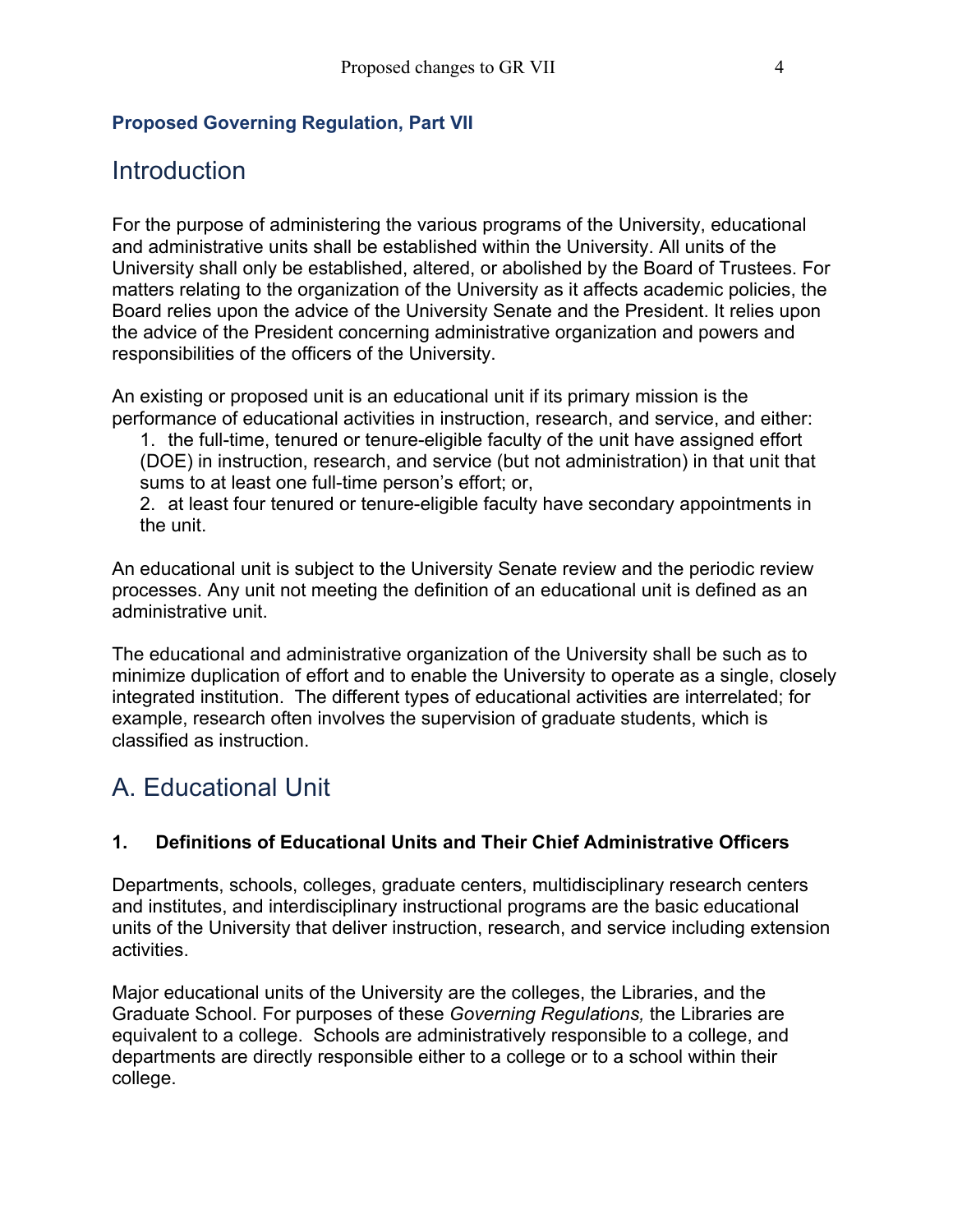An interdisciplinary instructional program (IIP) is an educational unit established to provide formal graduate or undergraduate instruction, including courses, certificate programs, or degree programs, in a coherent area that crosses departmental or college boundaries. Generally, an IIP does not place an emphasis upon interdisciplinary research, or the faculty of an IIP do not feel a need to formalize their research activities administratively.

A graduate center is an interdisciplinary educational unit that conducts research and delivers graduate education degree programs in a coherent area that crosses departmental or college boundaries. A graduate center may offer undergraduate courses and undergraduate certificate programs in its area of concentration, as long as the courses or certificate programs are not duplicative of courses or certificate programs offered by other units within the University.

A multidisciplinary research center or institute (MDRC) is an educational unit established primarily to conduct research. An MDRC may also offer graduate or undergraduate courses or certificate programs, as long as the courses or certificate programs are not duplicative of courses or certificate programs offered by other units within the University.

The chief administrative officer of a major educational unit is a dean. The chief administrative officer of a graduate center, interdisciplinary instructional program, school, or multidisciplinary research center or institute is a director. The chief administrative officer of a department is a chair.

- **2. Academic Ranks**
- **3. The Graduate Faculty**
- **4. Faculties of Colleges**
- **5. Faculties of Schools**
- **6. Faculties of Departments**

#### **7. Faculty of Multidisciplinary Research Centers and Institutes**

#### **(a) Faculty Membership and Functions**

The faculty of a multidisciplinary research center or institute (MDRC) is responsible for establishing the educational policies of the unit. The faculty shall consist of, (1) a director, who also shall be a faculty member at any rank of a department, school, or college; and, (2) faculty members with either secondary appointments or assigned research or service duties (via their DOE) in the unit (the core faculty). In addition, the core faculty of the unit may extend membership, with or without voting privileges, to any other person assigned to the unit for administrative, instructional, research, extension, clinical or librarian work. The faculty shall establish written procedures by which a person may become a member of the unit.

If the faculty of an MDRC proposes to offer courses or certificate programs (formal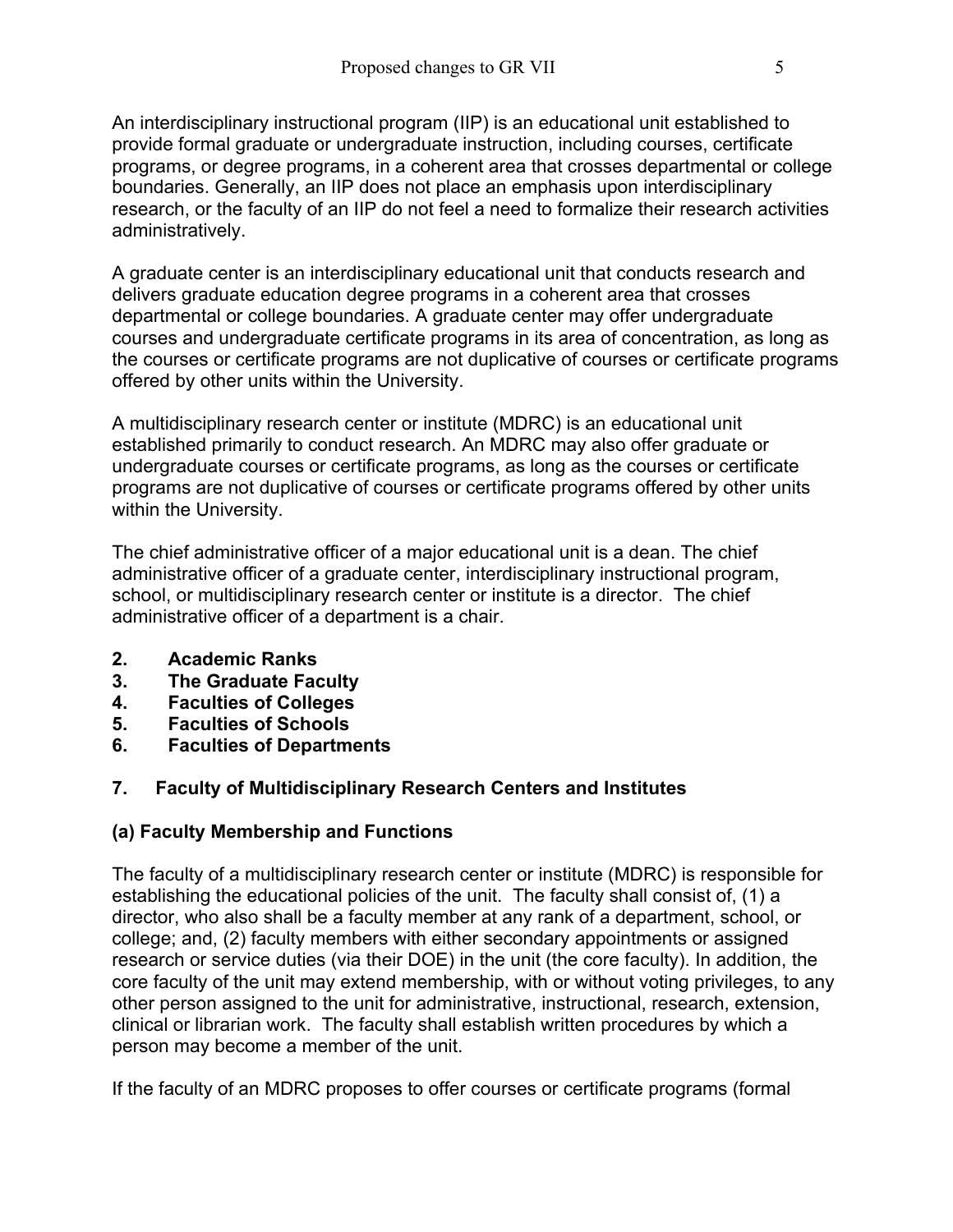instruction), the director, in consultation with the core faculty, shall designate those members of the core faculty of the unit who shall have the authority to vote on policies regarding the formal instruction. These faculty shall then establish written procedures by which other faculty may become eligible to vote on matters involving the formal instruction. The faculty who have the authority to vote on graduate courses and certificate programs must be members of the Graduate Faculty (see paragraph 3 above).

Faculty who are assigned (via their DOE) to an MDRC may be tenured, tenure-eligible, or tenure-ineligible. Tenured and tenure-eligible faculty must have their primary appointment in a department, school, graduate center, or college without either schools or departments. Tenure-ineligible faculty may have their primary appointment in the MDRC only if the director of the MDRC is a tenured faculty member. The promotion of faculty who have their primary appointment in the MDRC shall follow the same procedures as the promotion of faculty in departments, with the faculty of the MDRC taking the role of the faculty of the department. The faculty and director of an MDRC shall be consulted in the promotion of faculty who have at least 20% of their assignment (DOE) in the MDRC.

The director of an MDRC must approve any change in a faculty member's assignment (DOE) to an MDRC. If the director does not approve of a change, and the parties cannot come to a mutually satisfactory agreement, the Provost or his or her designee will make the final decision.

#### **(b) Administrative Responsibility**

The director of a multidisciplinary research center or institute shall be administratively responsible to the dean of an appropriate college, the Vice President for Research, or another administrator designated by the Provost. The Vice-President for Research shall report to the Provost on all matters regarding educational policy and faculty promotion. The director shall also be responsible to the Dean of the Graduate School for the MDRC's graduate instructional activities and to the Associate Provost of Undergraduate Education for its undergraduate instructional activities.

#### **8. Faculty of Graduate Centers**

#### **(a) Faculty Membership and Functions**

The faculty of a graduate center is responsible for establishing the educational policies of the unit. The faculty is defined in a way exactly analogous to the faculty of a department (see paragraph 6 above).

#### **(b) Administrative Responsibility**

The director of a graduate center shall be administratively responsible either to the Dean of the Graduate School or to the dean of an appropriate college. If the director is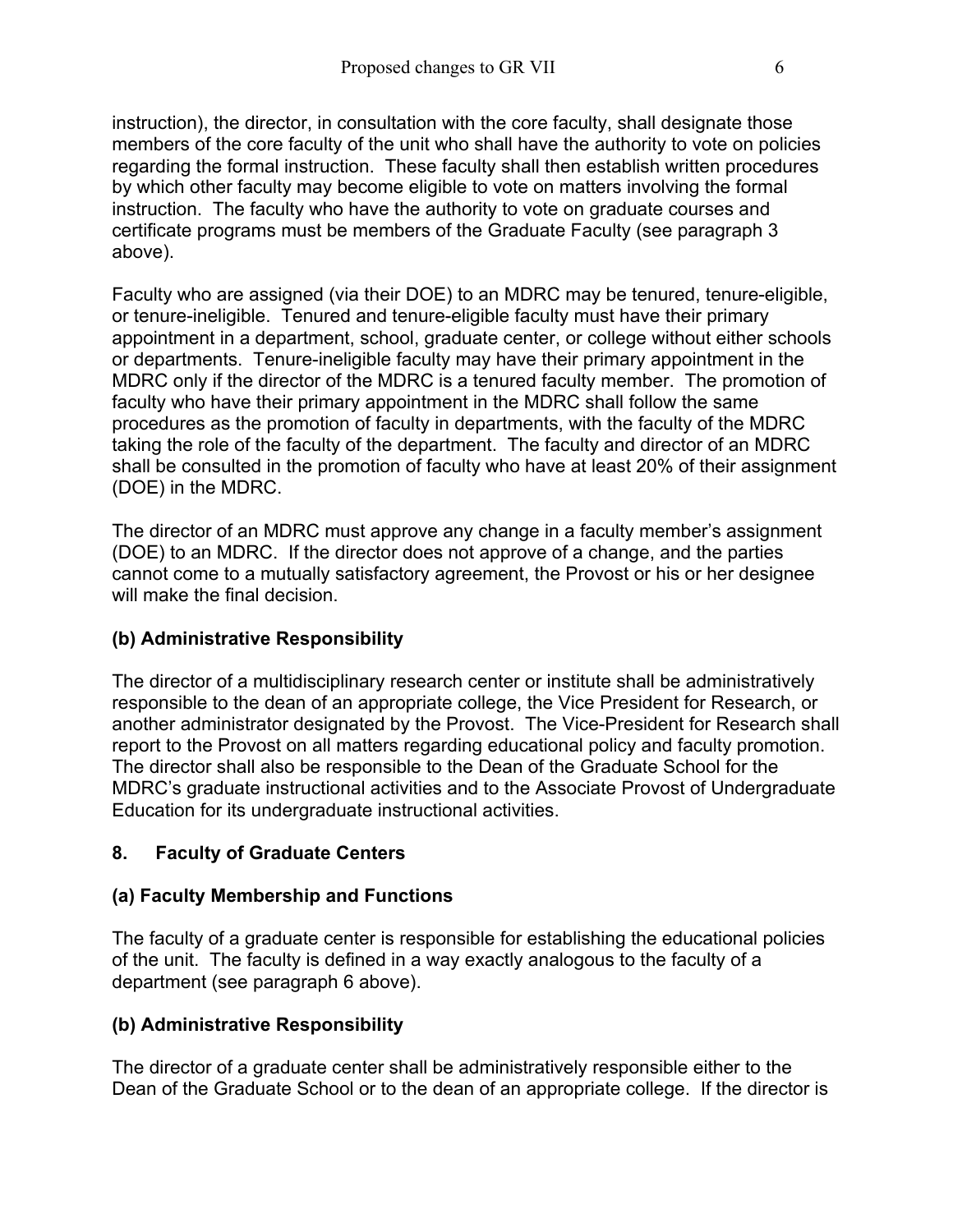responsible to the Dean of the Graduate School, he or she shall also be responsible to the Associate Provost of Undergraduate Education for the graduate center's undergraduate education activities. The director of a graduate center has the same rank as the chair of a department.

#### **9. Faculty of Interdisciplinary Instructional Programs**

#### **(a) Faculty Membership and Functions**

The faculty of an interdisciplinary instructional program (IIP) is responsible for establishing the educational policies of the unit. Unless the University Senate Rules stipulate otherwise, the faculty of any IIP shall consist of: (1) a director, who shall also be a tenured faculty member of a department, school, or college; (2) faculty members who have shared the instructional duties of the unit within the past three years (the core faculty). In addition, the core faculty of the unit may extend membership, with or without voting privileges, to other persons who can contribute to the instructional mission of the program. The faculty shall establish written procedures by which persons may become members of the unit.

Faculty who are assigned (via their DOE) to an IIP must have their primary appointment in a department, school, graduate center, or college without either schools or departments. Faculty shall not have appointments in an IIP.

The director of an IIP must approve any change in a faculty member's administrative assignment (DOE) to an IIP. If the director does not approve of a change, and the parties cannot come to a mutually satisfactory agreement, the Provost or his or her designee will make the final decision.

#### **(b) Administrative Responsibility**

The director of an IIP is administratively responsible either to, (1) the dean of an appropriate college; or, (2) the Dean of Undergraduate Studies (i.e., the Associate Provost for Undergraduate Education), the Dean of the Graduate School, or both, depending on the IIP's mix of graduate and undergraduate instruction.

#### **10. Student Participation**

Rules of procedure in educational units of the University shall provide, when appropriate, for participation of students in the development of educational policies.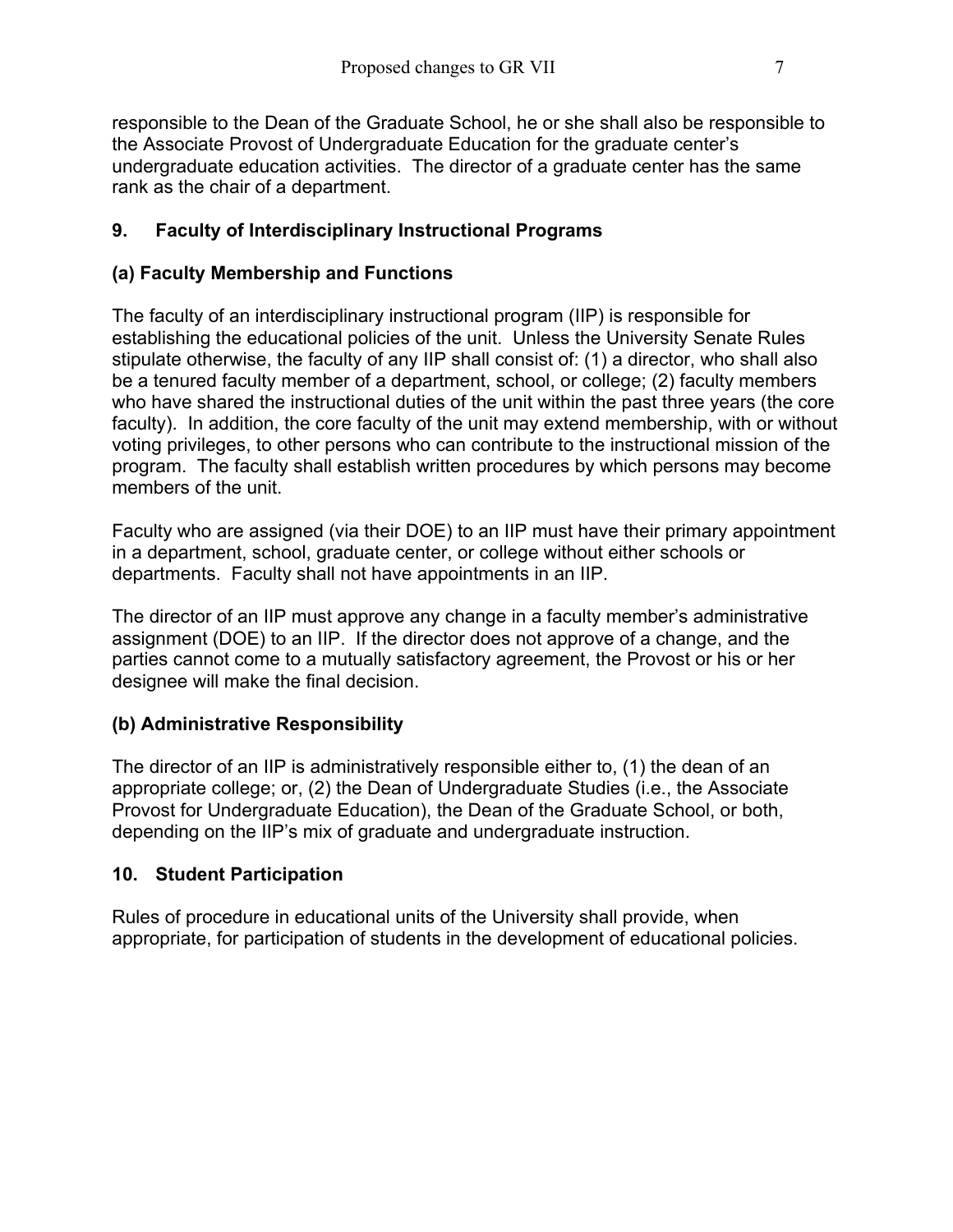#### **Current Governing Regulation, Part VII**

### Introduction

For the purpose of administering the various programs of the University, there shall be established educational and administrative units within the University. All units of the University shall be established, altered, or abolished only on vote of the Board of Trustees. For matters having to do with the organization of the University as it affects academic policies, the Board relies upon the advice of the University Senate along with that of the President. It relies upon the advice of the President concerning administrative organization and powers and responsibilities of the officers of the University. Any existing or proposed unit that has as its primary mission the performance of educational activities in instruction, research, and service shall be defined as an educational unit if at least one full-time (tenured or tenurable) faculty appointment or its time equivalent is assigned to perform instruction, research, and service in that unit. This assignment provision excludes solely administrative assignments such as the chief administrative officer of the unit. An educational unit is subject to the University Senate review and the periodic review processes.

Any unit not meeting the definition of an educational unit is defined as an administrative unit.

The educational and administrative organization of the University shall be such as to minimize duplication of effort and to enable the University to operate as a single, closely integrated institution.

## A. Educational Unit

#### **1. Definitions of Educational Units and Their Chief Administrative Officers**

Departments, schools, colleges, graduate centers, multidisciplinary research centers and institutes, and interdisciplinary instructional programs are the basic educational units of the University that deliver instruction, research, and service including extension activities.

Major educational units of the University are the colleges, the Libraries, and the Graduate School. For purposes of these Governing Regulations, the Libraries is equivalent to a college.

Schools are administratively responsible to a college, and departments are directly responsible to a college or sometimes directly to a school within their college.

Some instructional programs draw faculty exclusively from one department, school, or college whereas interdisciplinary instructional programs, such as the Honors Program, draw faculty from different departments, schools, and colleges.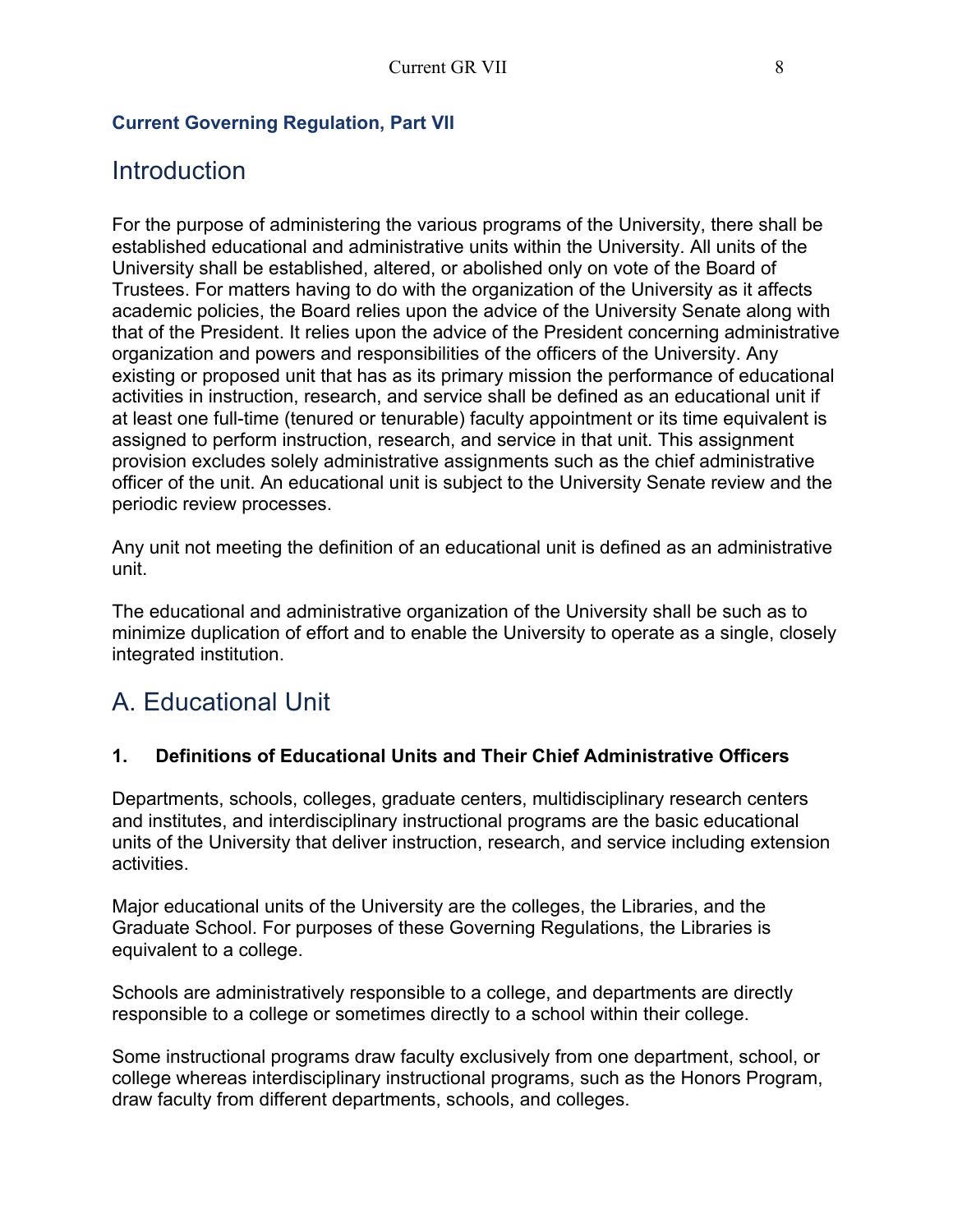A graduate center is an interdisciplinary educational unit that delivers graduate education degree programs, is equivalent to a department, and is located administratively in the Graduate School unless the administrative responsibility specifically has been delegated otherwise.

A multidisciplinary research center or institute is an educational unit established to provide multidisciplinary programs, which are primarily research in nature. Such an educational unit is administratively responsible to the Vice President for Research unless the administrative responsibility specifically has been delegated otherwise.

The chief administrative officer of a major educational unit is a dean. The chief administrative officer of a graduate center, school or multidisciplinary research center or institute is a director.

The chief administrative officer of a department or an interdisciplinary instructional program is a chair.

#### **2. Academic Ranks**

Academic ranks in the University consist of lecturer, instructor, assistant professor, associate professor, professor, or the equivalent to these recognized in the librarian title series of librarian IV, librarian III, librarian II and librarian I, respectively.

The President establishes academic title series, the ranks within each series, and a description of the qualifications for each after consultation with appropriate administrative and faculty groups, including the University Senate Council. Emeritus ranks for retired faculty members and the rights of holders of emeritus titles are established by the President after consultation with the University Senate Council.

The establishment of new academic title series or ranks and major changes in criteria for ranks shall have the approval of the Board of Trustees.

- **3. The Graduate Faculty**
- **4. Faculties of Colleges**
- **5. Faculties of Schools**
- **6. Faculties of Departments**

#### **7. Faculty of Multidisciplinary Research Centers and Institutes**

#### **(a) Faculty Membership and Functions**

The faculty of a multidisciplinary research center or institute that is responsible for establishing the educational policies of the unit shall consist of: (1) a director who also shall be a faculty member of a department, school, or college; (2) faculty members with recurring, formally assigned instructional, research, and/or service duties in the unit. In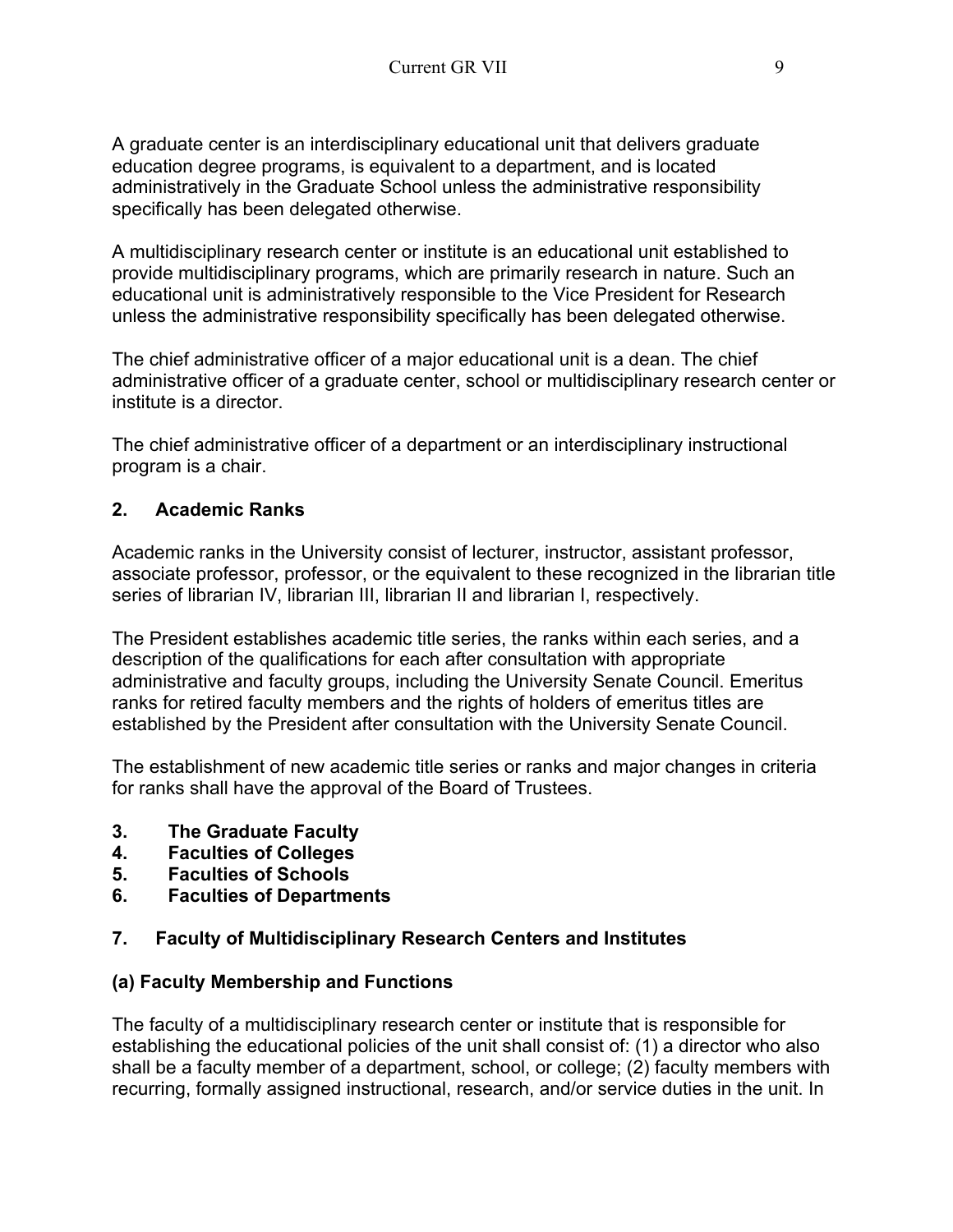addition, membership, with or without voting privileges, may be extended and withdrawn by the above center or institute faculty to any other person assigned to the unit for administrative, instructional, research, extension, clinical or librarian work.

Academic rank shall not be conferred by a multidisciplinary research center or institute nor tenure acquired solely through activities performed in such a unit.

#### **(b) Officers and Committees**

A multidisciplinary research center or institute shall be administratively responsible to the Vice President for Research unless specifically designated to another chief academic officer. A faculty advisory committee shall be appointed for each research center or institute by the officer to whom the unit is administratively responsible.

#### **8. Student Participation**

Rules of procedure in educational units of the University shall provide, when appropriate, for participation of students in the development of educational policies.

## B. Administrative Organization of Educational Units

#### **1. Definition**

The administrative organization of the University is determined by the educational organization of the University and the instruction, research, service, and other functions of the University. Each administrative officer, other than the President, is responsible to the President, directly or through one or more superior officers, for the efficient operation of the organizational unit or functions for which the administrative officer is responsible. The duties of administrative officers reporting directly to the President shall be those delegated by the President and described in the *Administrative Regulations*. Each administrative officer is expected to recommend to the appropriate next superior officer the administrative organization necessary to carry out assigned duties. The positions of deans, directors, and chairs of educational units, with descriptions of major duties assigned, are described in these *Governing Regulations*. The Board of Trustees must approve major changes in administrative organization.

Each administrative officer is authorized to establish and enforce such policies and procedures as are attendant to delegated administrative duties and to establish administrative and/or advisory committees to aid in the performance of assigned functions.

#### **2. Dean of the Graduate School**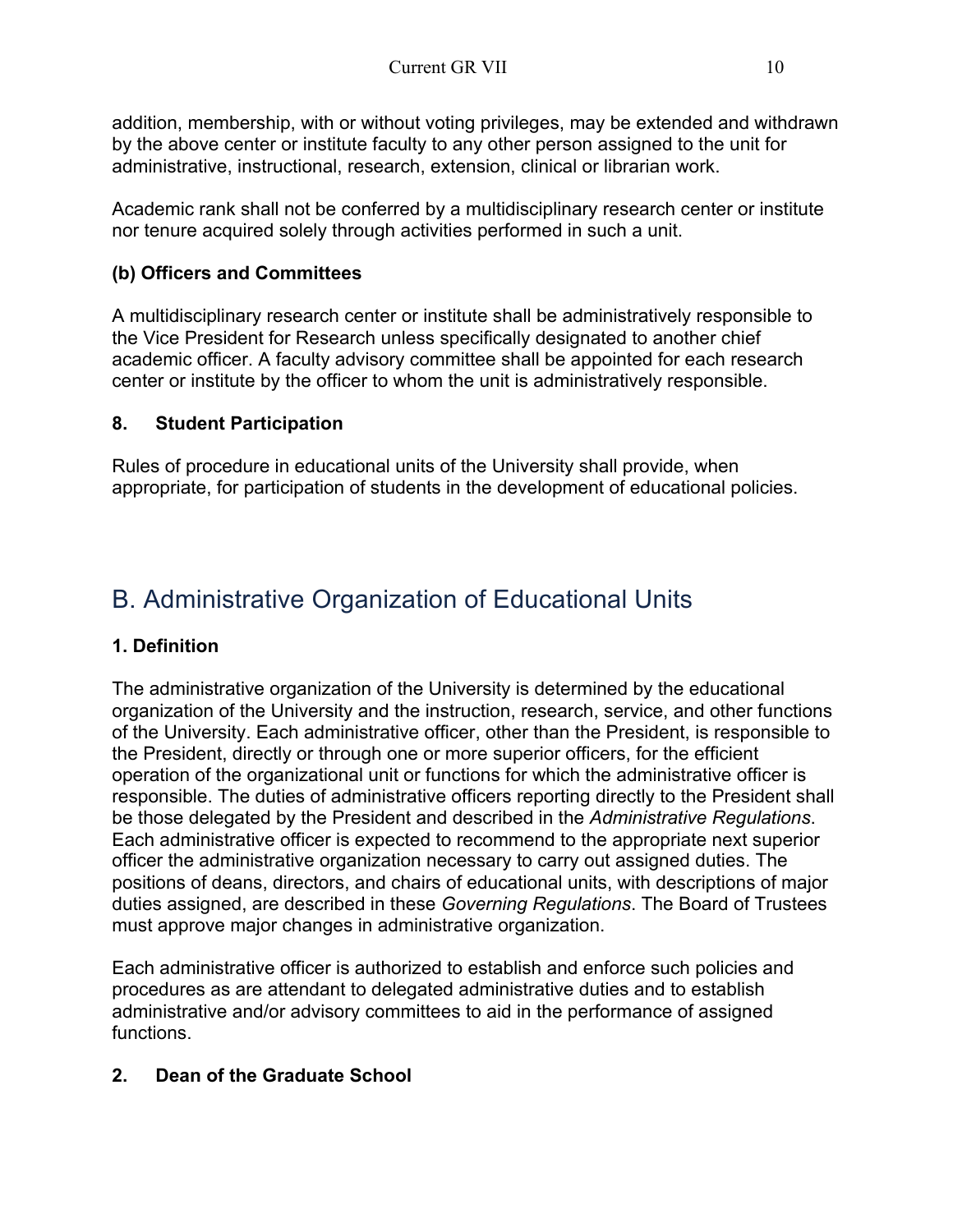The Dean of the Graduate School is chair of the Graduate Faculty and of the Graduate Council and serves as an ex-officio member of all committees of the Graduate School. Under the broad direction of the President and the Provost, the Dean provides general planning, guidance, review, and coordination for all of the University's endeavors in graduate education. The Dean appoints regular and associate members of the Graduate Faculty. The Dean also recommends on budgets as these may affect graduate education and shall have the same authority and responsibilities as those of a dean of a college in the administration of educational units that might be transferred to or developed under the Office of the Dean of the Graduate School.

The Dean shall speak for the Graduate Faculty. In the event that the Dean believes it necessary to depart from the recommendations of the Graduate Faculty, the Dean shall communicate the Graduate Faculty's recommendation as well as the Dean's recommendation, stating the reasons for differing from the Graduate Faculty's opinion, and notify the Graduate Faculty of such action.

....

#### **6. Directors of Multidisciplinary Research Centers and Institutes**

The administrative officer of a multidisciplinary research center or institute is a director, who also shall be a faculty member in a department, school, or college. The director of a multidisciplinary research center or institute is charged with the planning, implementation, coordination, and efficient management of the program and activities of the center or institute. The director shall have the same responsibilities as those of a department chair relative to faculty members and staff employees with assigned duties in the center or institute. The director shall provide recommendations and advice to appropriate educational unit administrators concerning space, financial, and other resources, as well as the identification of faculty members for assignment of duties in the center or institute. The director shall submit the core budget request for the center or institute and administer this budget after its approval. In addition, the director may have other responsibilities delegated by the Vice President for Research or other academic administrator to whom the center or institute is administratively responsible.

In connection with the above major administrative functions, the director shall seek the advice of the faculty members of the center or institute, individually or as a group, or of advisory committees that may be appointed by the director of the center or institute or by the administrator to whom the center or institute is administratively responsible. The director shall speak for the center or institute and be an *ex officio* member of all of its committees and shall transmit the recommendations of the consulted faculty along with the director's recommendation, if these recommendations are different. Staff employees shall be consulted, when appropriate, by the director, in the development of administrative policies and on decisions that directly affect staff employees.

#### **7. Director/Chair of Interdisciplinary Instructional Programs**